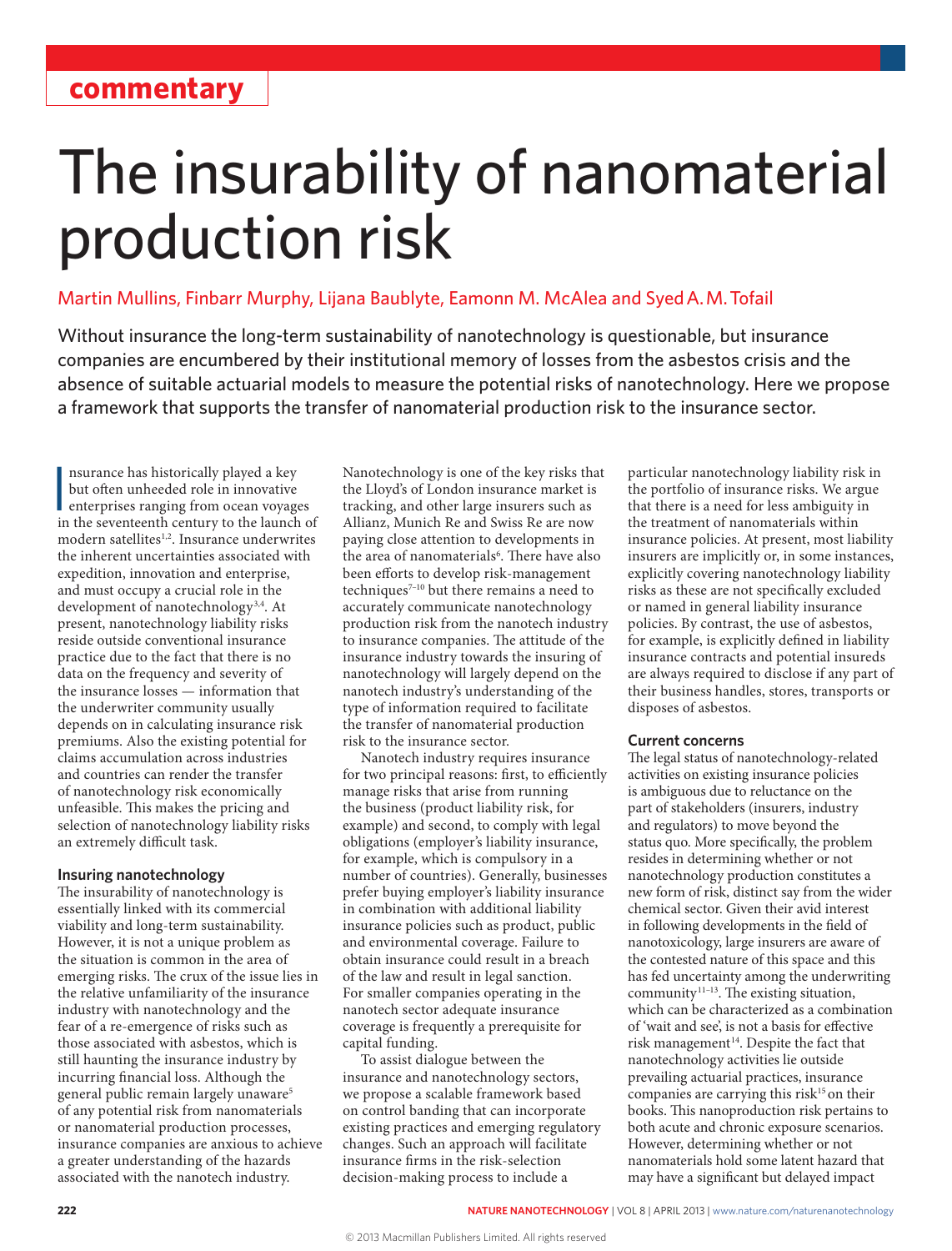

Toxicity level



**Figure 1** Control banding for underwriters. Exposure and hazard risk are estimated from qualitative and/or quantitative data and the resultant risk location can be used to calculate the insurance premium. Transmission electron micrographs (top) of nanoparticles of alumina, silica, titania and zinc oxide on an indicative scale of toxicity (levels increase from left to right) based on the data reported in ref. 23. The images of the alumina, silica and titania nanoparticles measure approximately 450 nm across; the image of the zinc oxide nanoparticles measures approximtely 900 nm across. Microscopy images reproduced with permission from ref. 23, © 2011 Elsevier.

will take time. In the insurance sector such potential hazards are referred to as longtail risks and it is these that are a particular cause for concern among insurers. Indeed, such are the levels of concern in some quarters that certain insurers have vacated the field citing concerns over asbestos-type long-tail risk<sup>16,17</sup>.

To improve the insurability of nanomaterials production risk, the insurance sector needs to adjust their existing liability insurance contract wordings to explicitly include nanomaterials. This is paramount as it would allow them to monitor and record the development of potential nanotechnology liability claims. The second step is to integrate a controlbanding framework into the underwriting decision-making process. Control banding was developed in the chemical and pharmaceutical industries in the 1980s<sup>7</sup> and since been successfully employed as a quasi-regulatory scheme in different countries. The scheme comprises of a set of protocols designed to minimize the

threat of worker exposure to potentially hazardous materials.

## **A scalable framework**

The advancement of a control-banding methodology would be a collaborative effort involving the nanotechnology sector and insurers. This can also reduce the total cost of exposure assessment of nanomaterials if both insurers and producers utilize and/or share the same methodology. Typically the target users for control banding-based analysis are risk